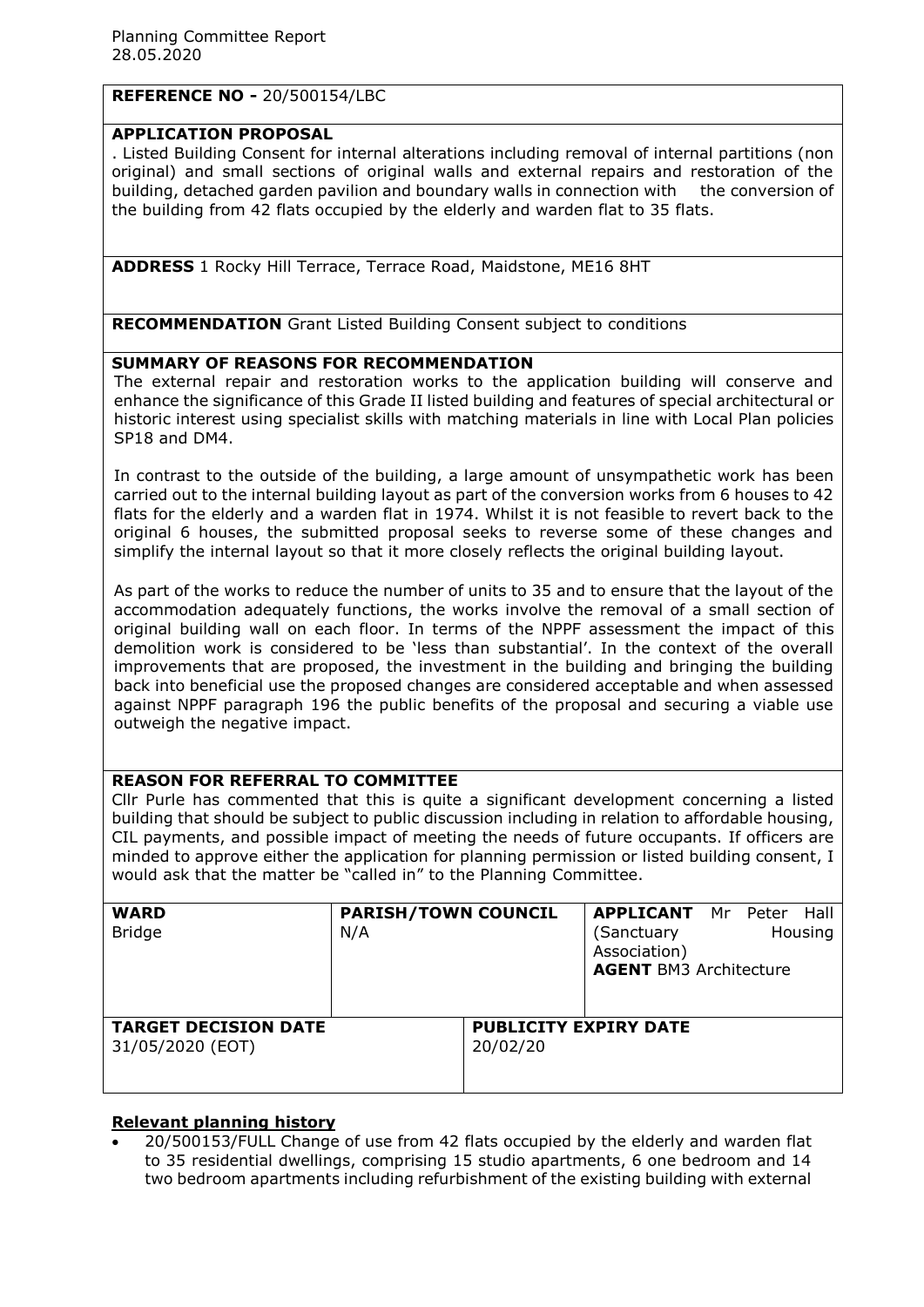and internal alterations. Conversion of existing garden pavilion to cycle storage. pending consideration and assessed in a separate report.

- 87/1961 Take down top parapet wall, take out dormer windows, take down chimney stacks and rebuild, strip roof and take up kerbs. Approved: 17 March 1988
- 74/1050 Conversion of six houses to 42 'old peoples flats' comprising 18 bedsitters,20 one bedroom flats, 3 two bedroom flats and a warden flat, with parking spaces Approved: 04 April 1975

# **MAIN REPORT**

## **1. DESCRIPTION OF SITE**

See separate report for 20/500153/FULL

## **2. PROPOSAL**

- 2.01 This application is linked to the application for full planning permission under reference 20/500153/FULL. This application comprises the conversion of the existing 42 flats occupied by the elderly and a warden flat to provide 35 residential dwellings. The proposed 35 flats comprise 15 studio apartments, 6 one bedroom and 14 two bedroom apartments.
- 2.02 The application for listed building consent relates firstly to the external works to repair the main building and the detached garden pavilion, and secondly to the proposed internal alterations as part of the conversion works. The external works are outlined below followed by a summary of the internal works

## **Proposed external building works**

Victoria Street (south) elevation

- Repair damaged and rotted timberwork to oriel window
- Ironmongery repaired and replaced where necessary,
- Sash windows restored where possible and new frames inserted to match existing where decay is too advanced for restoration(subject to the window condition survey required by a planning condition).
- Cracking to brick chimney stack to this side elevation repaired
- Section of garden wall rebuilt and repointed using the existing reused bricks due to a large crack

## Terrace Road (east) elevation

- Full window condition survey by a specialist sash window company.
- The front entrance door to No. 2 unsealed and made operational
- Repair and redecorate second-floor cornice, lintel and render above the underside of the cornice which is cracked in places
- Repair copings to the basement wall and the stone facades to the basements
- Rendering will be raked out and repaired, prior to the redecoration of the elevations.
- Railings will have paint removed, rust remover applied and repainted.
- Louvre to the basement window will be removed making good all disturbed surfaces and replacing the glass as necessary.

## Bedford Place (north) elevation

- Conserve damaged elements, including the entrance door architrave which is missing render over the door. This will be repaired and redecorated.
- Section of garden wall rebuilt and repointed using the existing reused bricks due to a large crack
- Replace badly damaged garden gate with a door and frame of the appropriate style, design and material.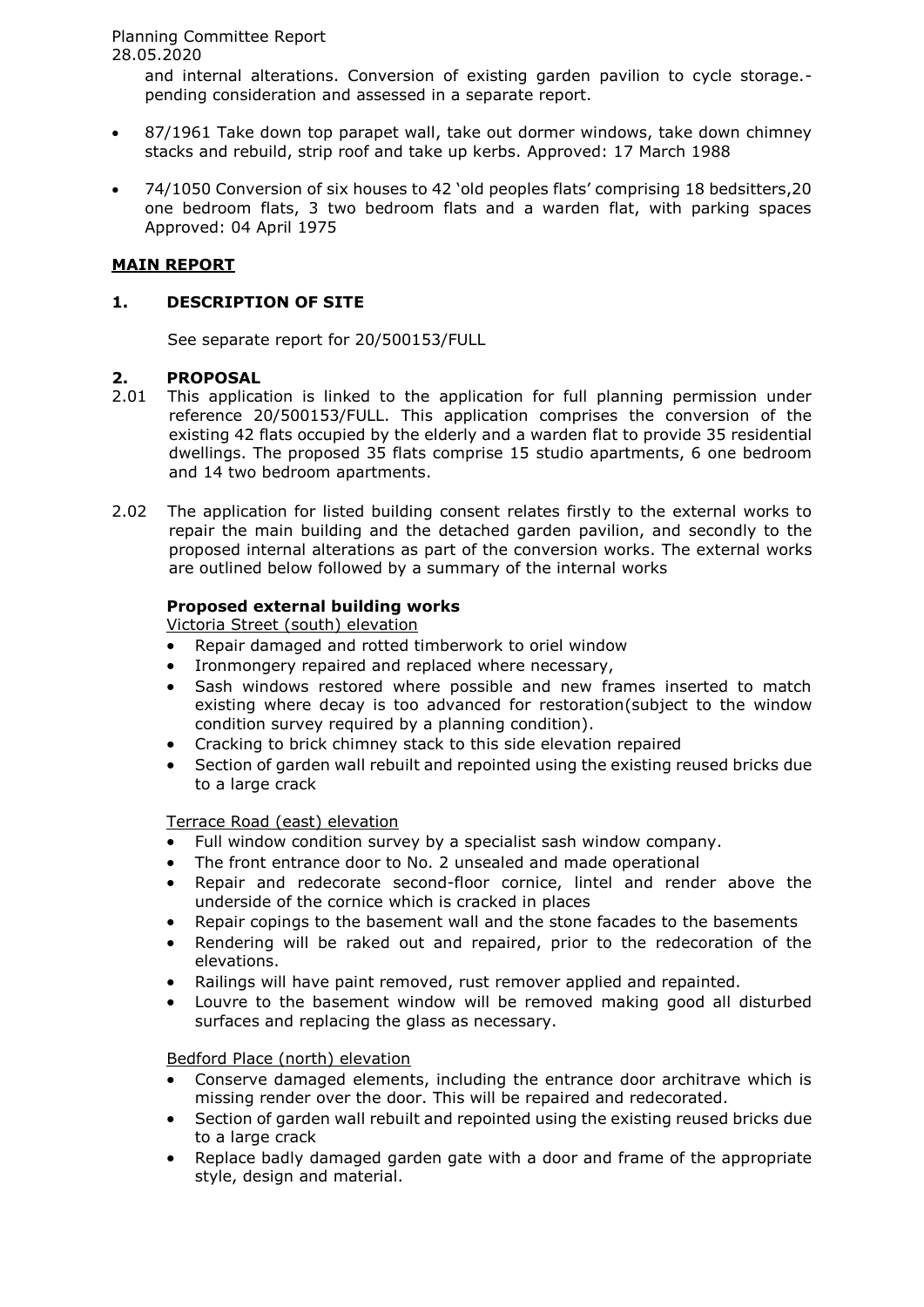Repair and redecoration works to the damaged right-hand garden gate pier.

## Birnam Square (west) elevation

- Repair windows
- Paint removed by specialist from facing brickwork
- The awning which is in a poor condition will be removed.
- Restore original double doors to the garden patio.
- Railings at the rear stripped of paint, rust remover applied and redecorated
- Repair cracks in the stone and concrete window seals
- Garden pavilion
- Repair roof replacing defective tiles to match material, colour and texture.
- Loose brickwork pointing raked out and repointed
- Sash windows repaired or replaced in line with the recommendations of the window survey undertaken by specialists.
- Replace entrance door to the pavilion.

## **Proposed internal building works**

- Re-ordering of the spaces, taking a light-touch approach to change at all levels.
- Modern partitioning will be removed
- Rationalisation so plan form reflects more closely the original plan form.
- Modern portioning removed to reveal larger spaces, as originally designed.
- Replace damage or absent floor board with matching boards
- Rake out and patch repairs to damaged or cracked plasterwork
- Small sections of the original 19th century spine walls will be removed to allow the proper functioning of the units, with nibs retained wherever possible.

## **3. POLICY AND OTHER CONSIDERATIONS**

- Maidstone Borough Local Plan 2017 SP18, DM1, DM4,
- Supplementary Planning Document:
- London Road, Bower Mount and Buckland Hill Area' SPD
- National Planning Policy Framework (NPPF)
- National Planning Practice Guidance (NPPG)

#### **Side (south) elevation with access from Victoria Street**



# **4. LOCAL REPRESENTATIONS**

## **Local Residents:**

See separate report for 20/500153/FULL)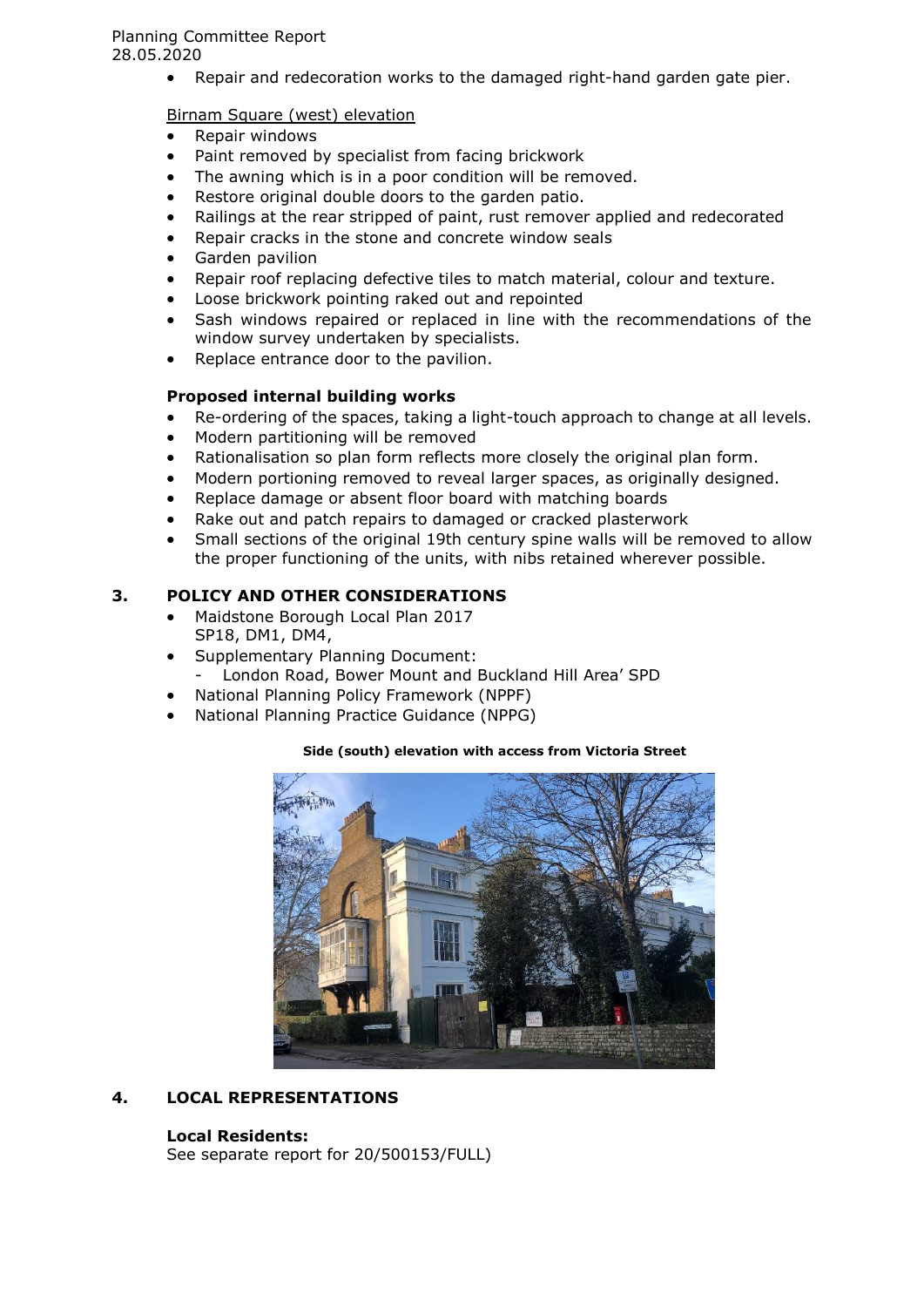# **Councillor Jonathan Purle**

4.01 This is quite a significant development concerning a listed building, that should be subject to public discussion including in relation to affordable housing, CIL payments, and possible impact of meeting the needs of future occupants. Should officers be minded to approve either of these (Listed Building Consent and Full Planning Permission), I would ask that the matter be "called in" to the Planning Committee for members to decide.

## **5. CONSULTATIONS**

(Please note that summaries of consultation responses are set out below with the response discussed in more detail in the main report where considered necessary)

## **Historic England**

5.01 No comment. On the basis of the information provided, we do not consider that it is necessary for this application to be notified to Historic England under the relevant statutory provisions.

## **Georgian Group**

5.02 The Group recommends that local authority requires more information from the applicant in regard to the date of the windows and their condition. If the windows are confirmed to be original, this aspect of the scheme should be omitted. (NB: These comments have been discussed with the applicant and a condition is recommended seeking a full window survey).

## **Conservation Officer (MBC)**

- 5.03 No objection subject to planning conditions. The proposed conversion of the building to 35 residential dwellings is acceptable in heritage terms and would preserve the architectural and historic interest of the listed building. The works would provide enhancements to the listed building including partial reinstatement of historic floor plan and extensive repairs and maintenance.
- 5.04 My preferred approach is the retention and repair of the existing windows and I suggest a window repairs schedule is required by condition.
- 5.05 I would be concerned if a proliferation of bathroom / kitchen extracts is proposed to serve each individual unit, and recommend details are requested. (NB: Separate comments provided on the full planning application listed building application 20/500153/FULL)

#### **6. APPRAISAL Main Issues**

- 6.01 The key issues for consideration with the application for Listed Building Consent relate to the potential heritage impacts on the Grade II listed application building.
- 6.02 Policy SP18 of the Local Plan relates to the historic environment and requires that, inter-alia, the characteristics of heritage assets are protected, and design is sensitive to heritage assets and their settings. Policy DM4 of the Local Plan also relates to development affecting designated heritage assets and requires applicants to ensure that new development affecting heritage assets conserve, and where possible enhance, the significance of the heritage asset.
- 6.03 The National Planning Policy Framework states: In determining applications, local planning authorities should take account of: a) desirability of sustaining and enhancing the significance of heritage assets and putting them to viable uses consistent with their conservation; b) positive contribution that conservation of heritage assets can make to sustainable communities including their economic vitality; and c) desirability of new development making positive contribution to local character and distinctiveness.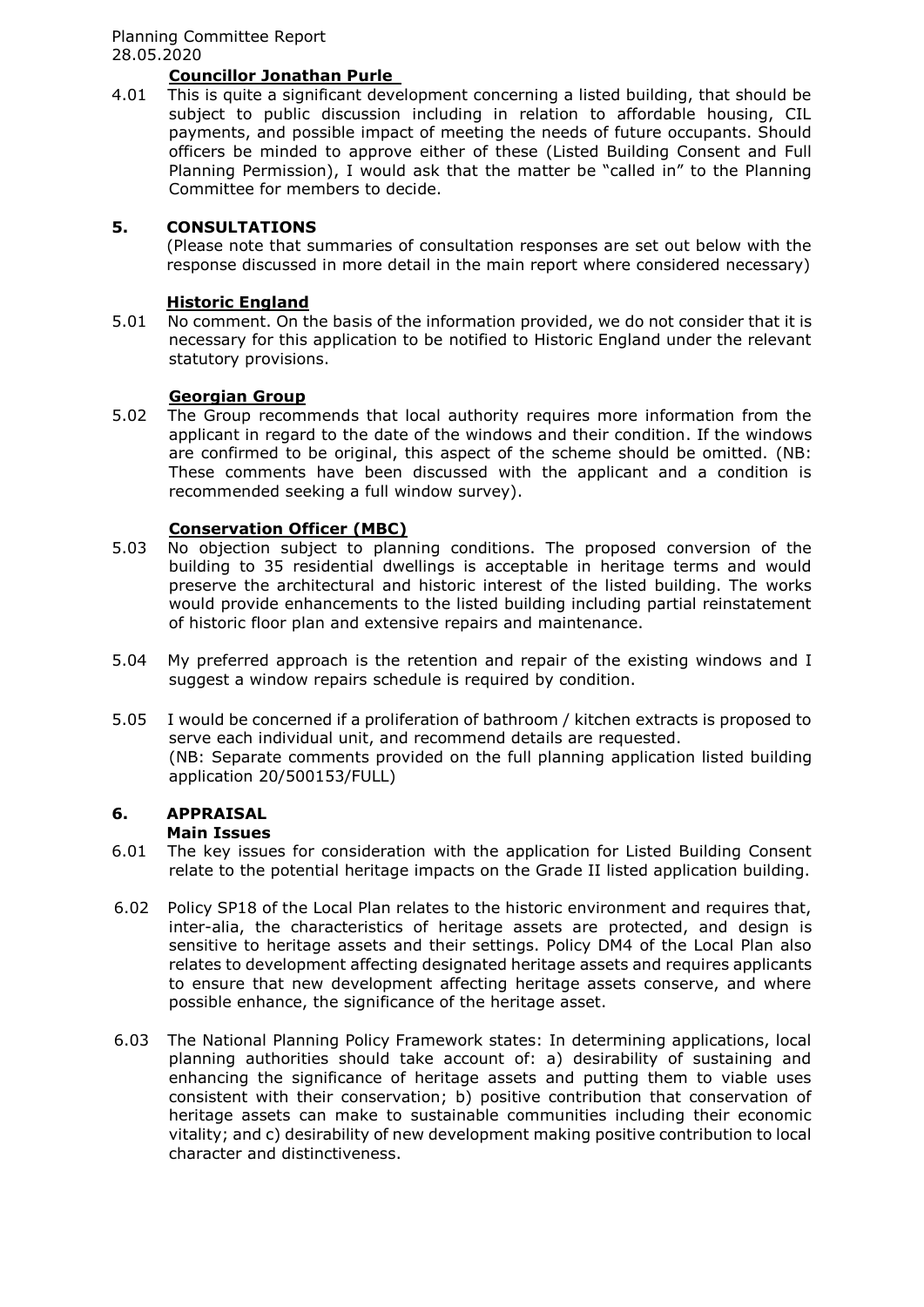- 6.04 When considering the impact of a proposed development on the significance of a designated heritage asset, great weight should be given to the asset's conservation (and the more important the asset, the greater the weight should be). This is irrespective of whether any potential harm amounts to substantial harm, total loss or less than substantial harm to its significance.
- 6.05 NPPF Paragraph 196 is also relevant advising "*Where a development proposal will lead to less than substantial harm to the significance of a designated heritage asset, this harm should be weighed against the public benefits of the proposal including, where appropriate, securing its optimum viable use".*
- 6.06 When making a decision on all listed building consent applications or any decision on a planning application for development that affects a listed building or its setting, a local planning authority must have special regard to the desirability of preserving the building or its setting or any features of special architectural or historic interest which it possesses. Preservation in this context means not harming the interest in the building, as opposed to keeping it utterly unchanged. This obligation, found in sections 16 of the Planning (Listed Buildings and Conservation Areas) Act 1990 (1), applies to all decisions concerning listed buildings.
- 6.07 The application site is occupied by a Grade II listed row of terraced houses dating to circa 1830. The Historic England listing from 1974 is as follows*:"2. Circa 1830. 3 storeys attic and basement with area stuccoed. Cornice and parapet above 2nd floor. Cornice above 1st floor and stringcourse above ground floor. 2 windows and 2 dormers to each house. Windows in moulded architrave surrounds with glazing barns intact. Doorcases in moulded architrave surrounds with projecting cornices over supported on consoles, rectangular fanlights and door of 8 moulded panels. Cemented balustrade to the areas. Nos 1 to 6 (consec) form a group. Listing NGR: TQ7534155553".*
- 6.08 The detached building to the rear of the site is part of a  $19<sup>th</sup>$  century rear extension, and along with the ragstone boundary walls is considered curtilage listed (this is the garden pavilion building which is to be restored and used for secure cycle storage).
- 6.09 The submitted heritage statement advises that the building was built *"…to the designs of John Whichcord Senior (1790–1860). Whichcord was a prolific English architect notable for his contribution to local 19th century architecture in Maidstone, in particular public and institutional buildings in the town which include the churches of the Holy Trinity and St. Philip".*
- 6.10 The London Road, Bower Mount and Buckland Hill Area' SPD describes the building *"The listed Rocky Hill Terrace runs between Victoria Street and Bedford Place. Set*  behind a screen of trees and a landscaped parking area with a small communal *garden, the terrace is an elegant 4 storey building in grey and white with maroon*  doors accessed via flights of steps. A balustrade runs along the length of the *building and the central section of the front elevation is set back".*
- 6.11 There have been significant internal alterations previously carried out to the application building. The conversion of the terrace to provide 42 separate residential units in 1974 introduced a high number of internal building partitions, with the removal of sections of wall and several historically significant staircases. As a result of these works limited internal historic fabric remains apart from retained staircases, the floorboards, and the tiled floor in the oriel window.
- 6.12 The current proposal will provide a smaller number of units and an aim of the works was to rationalise and reduce the number of internal partitions to show more of the original building layout. Existing and proposed ground floor plans are provided above.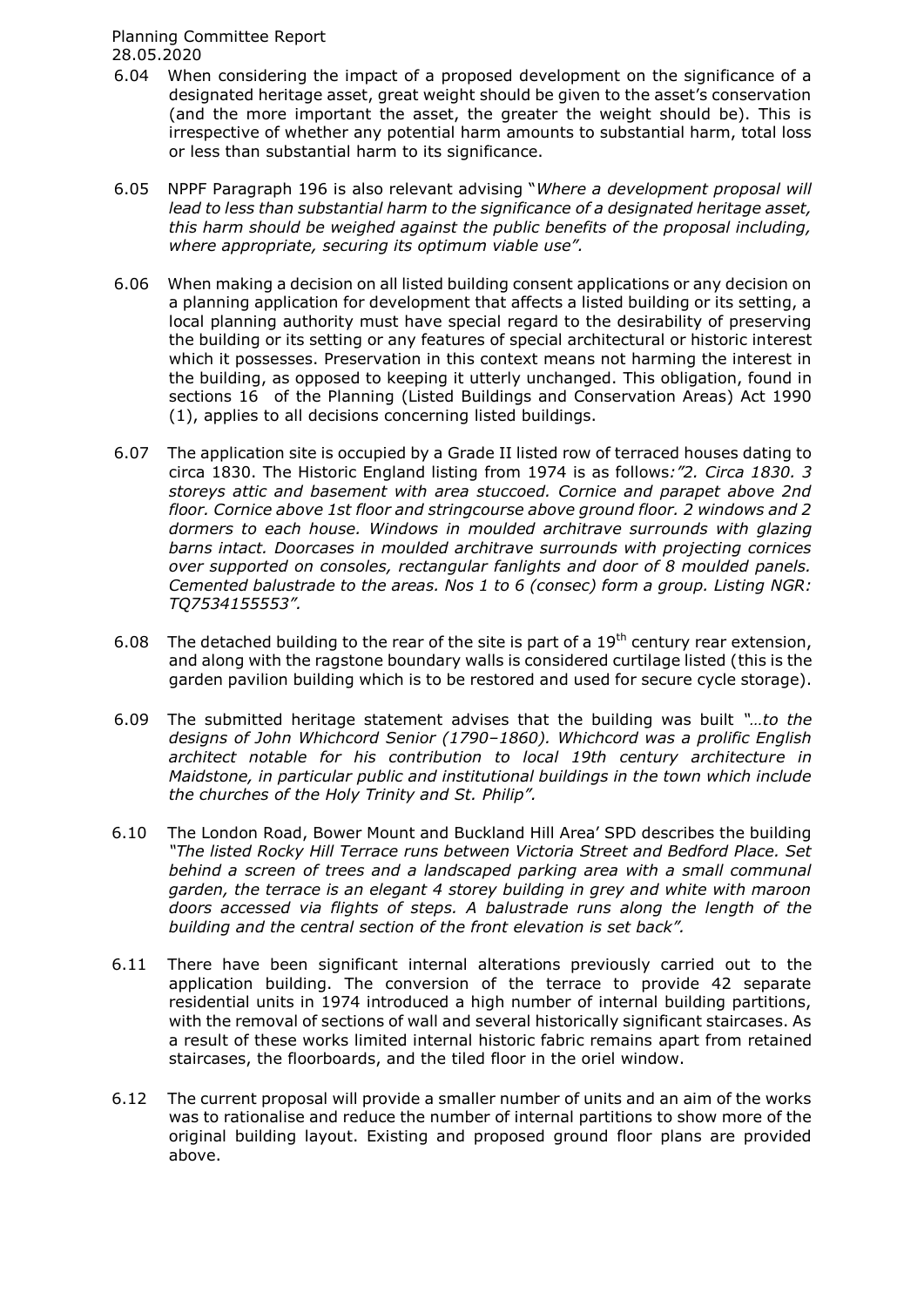6.13 The earlier works to convert the building involved minimal change to the external appearance of the building and as a result the submitted heritage statement advises *"Architectural interest is principally derived from the external elevations of the terrace: the east elevation was clearly designed to be the main façade, with its stucco finish and classical giant pilasters demarcating it from the rear (west) elevation which is less elaborately detailed and has its brickwork exposed" (paragraph 4.1).* The proposed external works to the building seek to *"…conserve and repair the fabric in line with the significance of the asset*" including repairs to cracked render, copings and cills.



**Existing ground floor plan (blue 19th Century and red 20th Century)**

EXISTING GROUND FLOOR **Proposed ground floor plan**



PROPOSED GROUND FLOOR<br>Scale 1:100 @ A1

- 6.14 Whilst the windows are an important element of the application building, the original submission highlighted that the windows are in poor condition and as a result would require extensive alteration. In addition, it has been highlighted that in order to address poor thermal and acoustic qualities, secondary glazing would be required which can detract from the appearance of the window.
- 6.15 It is also highlighted by the applicant that the dormer windows at loft level appear to all have "1970s hinge fittings" and the replacement of the windows appears to have approved as part of application 87/1961 (description: *Take down top parapet wall, take out dormer windows, take down chimney stacks and rebuild, strip roof and take up kerbs*).
- 6.16 Following the consultation response from The Georgian Society and the council's conservation officer further discussion has taken place with the applicant in relation to the windows. The applicant has agreed *"…to conserve the windows in situ and replace any that are not capable of being repaired with like-for-like. For example, the dormer casement windows can all be replaced".*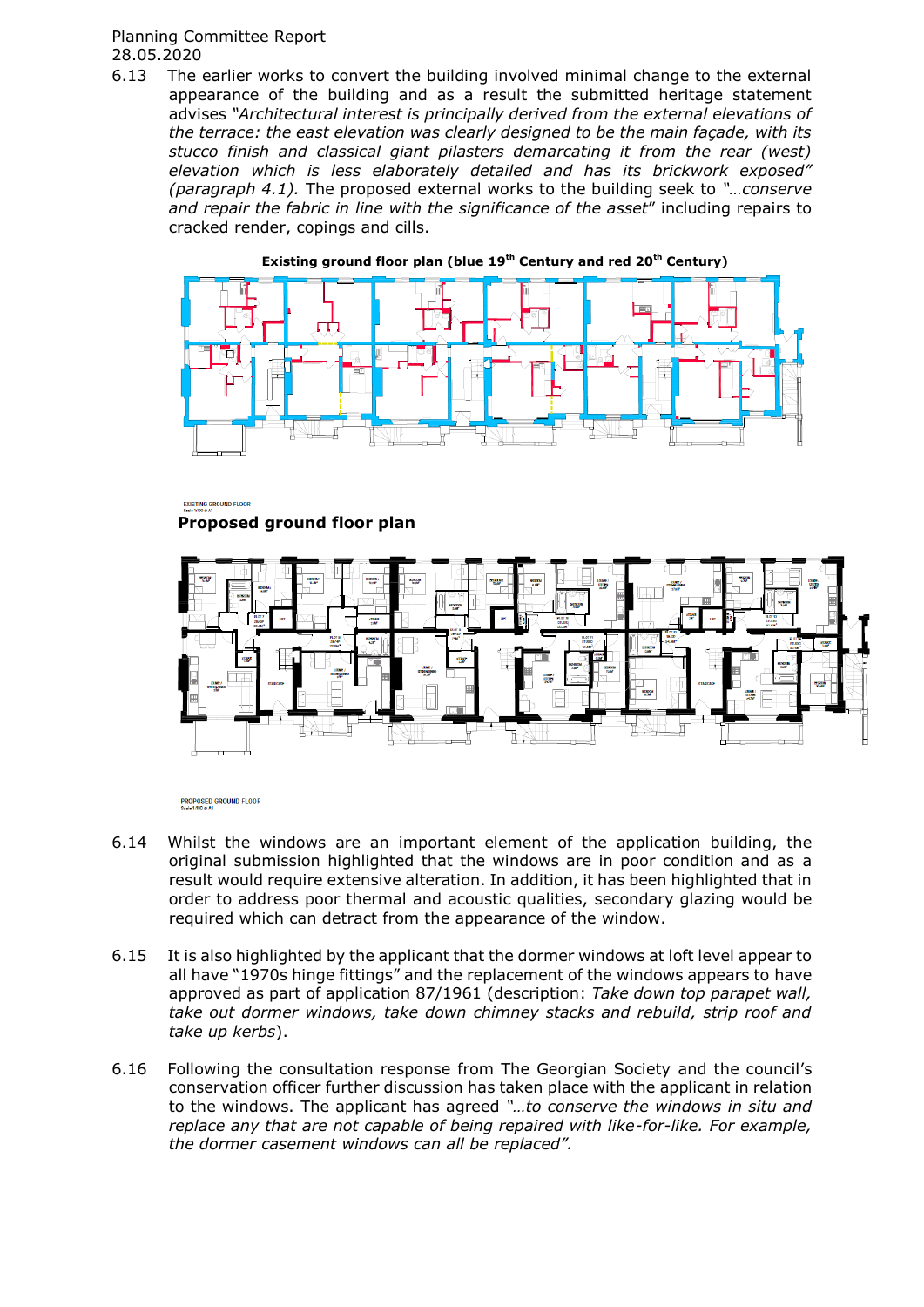- 6.17 A planning condition is recommended seeking the submission of a full window survey. The condition will also require details of all the windows due to be retained , details of the method in which it is proposed to restore windows and details of the status of any windows that are considered beyond repair and the specification of the proposed replacement windows including frame sizes, proportions and quality.
- 6.18 The conservation officer has expressed a concern about the visual harm to the building caused by the potential proliferation of bathroom and kitchen extracts to serve each individual unit A planning condition is recommended to prevent this potential visual harm to the building with the condition also preventing cables, wires, aerials, pipework, meter boxes and ducting from the external faces of the building.
- 6.19 With the external appearance of the building generally preserved without any damaging alterations or extensions, the proposed external works concentrate on repair and restoration work to the building. The proposed repair and restoration works that have been outlined earlier in this report are sympathetic to the design and appearance of the original building, with these works ensuring the future use and maintenance of the building.
- 6.20 In addition to the removal of the partitions associated with the 1974 conversion, the submitted proposal also involves the removal of small sections of the original internal walls on all levels of the building. The removal of these internal walls is required to allow the proposed accommodation to function correctly in terms of the use of space and circulation.
- 6.21 With the previous negative building alterations and the other internal works now proposed aimed at simplifying the building layout it is considered that the removal of these small sections of wall is considered acceptable. Using the assessment set out in the NPPF the proposed works are considered to represent 'less than substantial' harm to the listed building.

# **7. CONCLUSION**

- The external repair and restoration works to the application building will conserve and enhance the significance of this Grade II listed building and features of special architectural or historic interest using specialist skills with matching materials in line with Local Plan policies SP18 and DM4.
- 7.02 In contrast to the outside of the building, a large amount of unsympathetic work has been carried out to the internal building layout as part of the conversion works from 6 houses to 42 flats for the elderly and a warden flat in 1974. Whilst it is not feasible to revert back to the original 6 houses, the submitted proposal seeks to reverse some of these changes and simplify the internal layout so that it more closely reflects the original building layout.
- 7.03 As part of the works to reduce the number of units to 35 and to ensure that the layout of the accommodation adequately functions, the works involve the removal of a small section of original building wall on each floor. In terms of the NPPF assessment the impact of this demolition work is considered to be 'less than substantial'. In the context of the overall improvements that are proposed, the investment in the building and bringing the building back into beneficial use the proposed changes are considered acceptable and when assessed against NPPF paragraph 196 the public benefits of the proposal and securing a viable use outweigh the negative impact. .

## **8. RECOMMENDATION**

GRANT LISTED BUILDING CONSENT subject to the following conditions: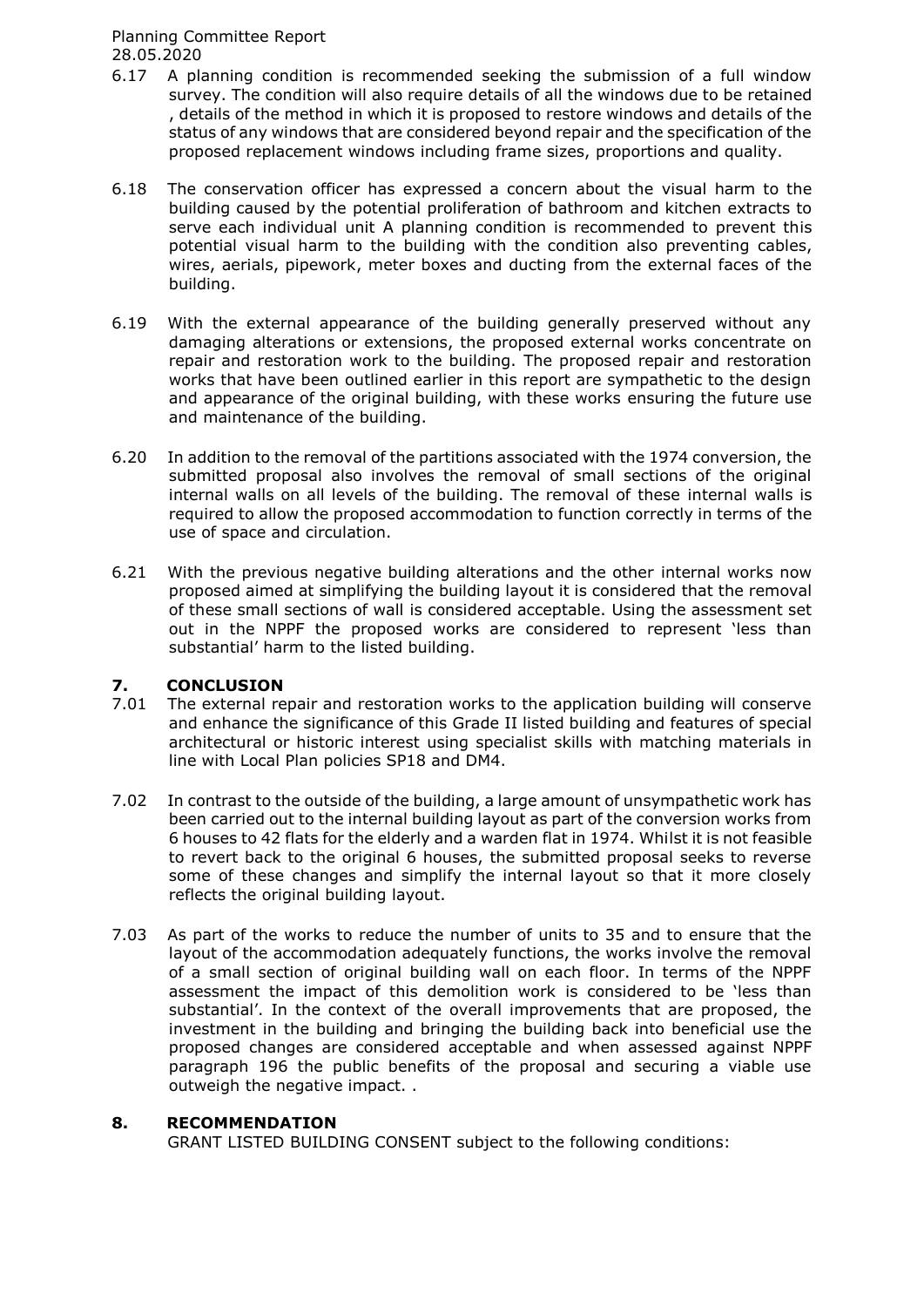1) The works to which this consent relates must be begun before the expiration of three years from the date of this consent.

Reason: In accordance with the provisions of Section 18 of the Planning (Listed Buildings and Conservation Areas) Act 1990 as amended by Section 51 of the Planning and Compulsory Purchase Act 2004.

2) Full details (including size, appearance, location on the building method of installation and concealment) of any external building alteration (including installation of cables, wires, aerials, pipework, rainwater downpipes, meter boxes, ducting or flues) shall be submitted to and approved in writing by the Local Planning Authority prior to installation, the alteration shall be carried out in accordance with the approved details and maintained as such thereafter

Reason: To safeguard the appearance of the development, the historical significance of the building and the visual amenities of the area.

3) Prior to the commencement of any works to, or the removal of any external window or door in the building a condition survey shall be carried out by a specialist contractor of all the existing external windows and doors in the building with the survey results submitted to and approved in writing by the Local Planning Authority. The survey shall report the condition of every external window and door in the building and whether the window or door is to be retained, restored or replaced and the reason for this decision. Replacement will only be allowed where it is proven that the window is beyond repair/restoration.

Reason: To safeguard the appearance of the development, the historical significance of the building and the visual amenities of the area.

4) Prior to the replacement of any external window or door, details of the replacement window or door shall be submitted to and approved in writing by the Local Planning Authority with the works carried out and maintained in accordance with approved details

Reason: To safeguard the appearance of the development, the historical significance of the building and the visual amenities of the area.

- 5) Works to the listed building will proceed in accordance with the submitted Master Repairs Schedule, and be completed prior to first occupation of any of the residential units hereby approved. Any building fabric or architectural feature that are repaired or restored or any historic feature that fails shall be replaced on a like for like basis using the same materials. Reason: To safeguard the appearance of the development, the historical significance of the building and the visual amenities of the area.
- 6) Unless set out in the Master Repairs Schedule, all original architectural and any original decorative features and all those identified as having heritage significance as per the heritage statement undertaken by Heritage Collective, dated January 2020 shall be retained, this includes the original staircases, balustrades, windows, doors, and any other decorative features detailed within the heritage statement. In the event that any original architectural or decorative features need to be removed full details (including why removal is necessary and details of the replacement) shall be submitted to and approved in writing prior to removal taking place with the replacement in place in accordance with agreed timescales.

Reason: To safeguard the special architectural or historic interest of the listed building

# **Informative**